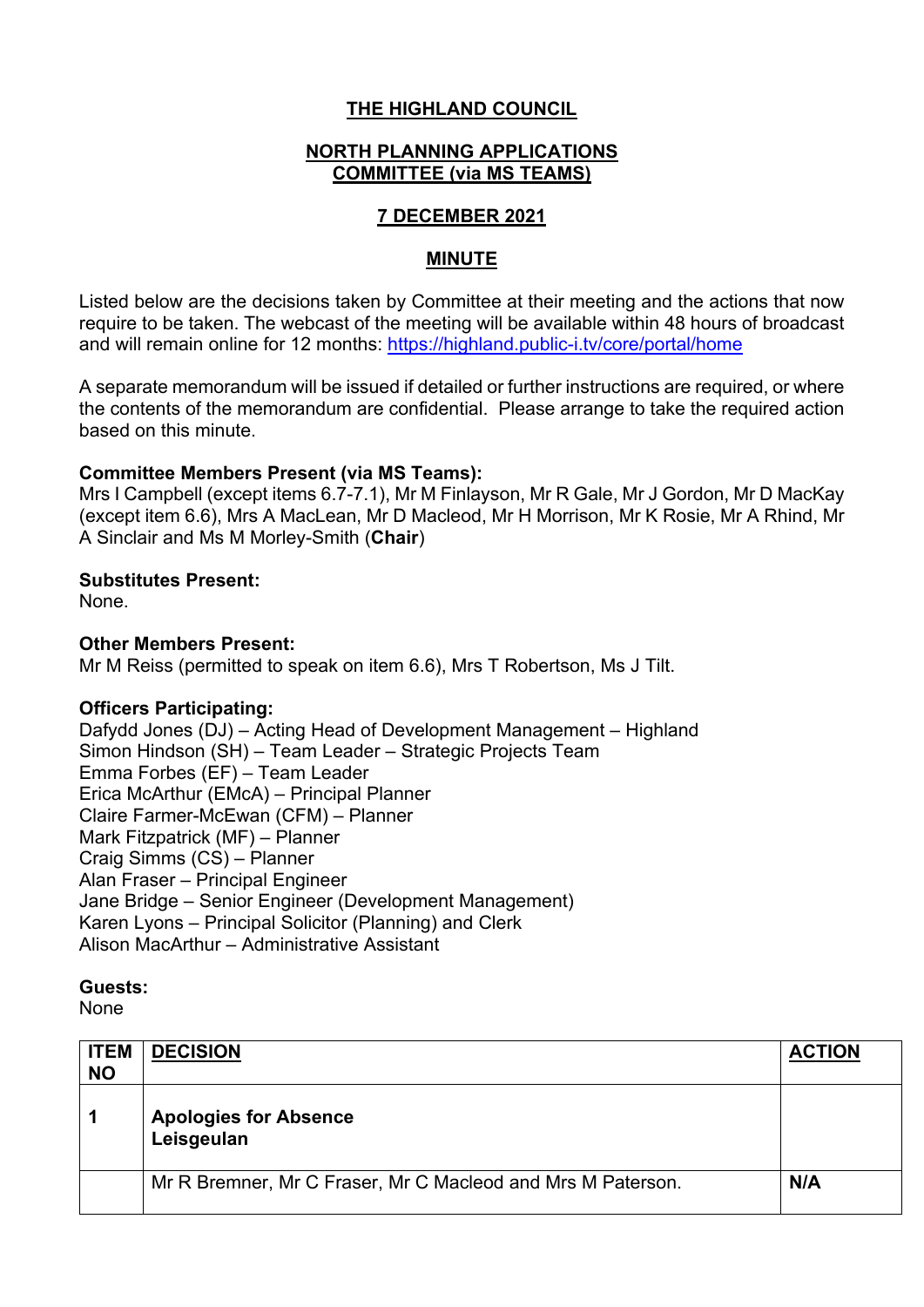| $\overline{\mathbf{2}}$ | <b>Declarations of Interest</b><br>Foillseachaidhean Com-pàirt                                                                                                                                                                                                                                                                                  |                         |
|-------------------------|-------------------------------------------------------------------------------------------------------------------------------------------------------------------------------------------------------------------------------------------------------------------------------------------------------------------------------------------------|-------------------------|
|                         | Mr D Mackay in respect of item 6.6 (non-financial).                                                                                                                                                                                                                                                                                             | N/A                     |
| 3                       | <b>Confirmation of Minutes</b><br>Dearbhadh a' Gheàrr-chunntais                                                                                                                                                                                                                                                                                 |                         |
|                         | There had been submitted for confirmation as a correct record the minutes<br>of the meeting of the Committee held on 19 October 2021 which were<br><b>APPROVED.</b>                                                                                                                                                                             | N/A                     |
| 4                       | <b>Major Development Update</b><br>larrtasan Mòra                                                                                                                                                                                                                                                                                               |                         |
|                         | An update on new applications received since the report was issued,<br>current appeals and those applications coming forward in 2022.                                                                                                                                                                                                           | <b>DJ/SH</b>            |
|                         | Members then had a discussion on the implications of increased workload<br>and staffing of the Planning Service.                                                                                                                                                                                                                                |                         |
|                         | Agreed: to NOTE the report.                                                                                                                                                                                                                                                                                                                     |                         |
| 5                       | <b>Major Developments - Pre-application consultations</b><br>Leasachaidhean Mòra - Co-chomhairle Ro-iarrta                                                                                                                                                                                                                                      |                         |
| 5.1                     | Description: Whisky distillery, warehousing buildings, bottling facilities, tank<br>farm, energy centre, long sea outfall and other associated infrastructure<br>(21/05261/PAN) (PLN/089/21) Ward: 4<br><b>Applicant: Midfearn Distillery Ltd</b><br>Site Address: Land 470 m NW of Farmhouse, Easter Fearn, Ardgay.                            |                         |
|                         | <b>Agreed:</b> no further considerations raised.                                                                                                                                                                                                                                                                                                | <b>Peter</b><br>Wheelan |
| 6                       | <b>Planning Applications to be Determined</b><br>larrtasan Dealbhaidh rin Dearbhadh                                                                                                                                                                                                                                                             |                         |
| 6.1                     | Applicant: Pat Munro Ltd (21/01332/FUL) (PLN/090/21)<br>Location: Land 90 m NW of Greenside Farm, Rosemarkie (Ward 9).<br>Nature of Development: Erection of 34 units (amended from 32 to include<br>plots 28 and 29 (Modifications of previously approved design granted under<br>planning permission 15/03033/FUL).<br>Recommendation: Grant. |                         |
|                         | The Principal Planner advised of an error in the report namely that<br>condition 1 had been repeated. The repeated condition would be deleted<br>and the following conditions renumbered.                                                                                                                                                       | <b>EMcA</b>             |
|                         | Agreed: to GRANT planning permission subject to the conditions<br>contained in the report and the prior variation of the existing s75 planning<br>obligation.                                                                                                                                                                                   |                         |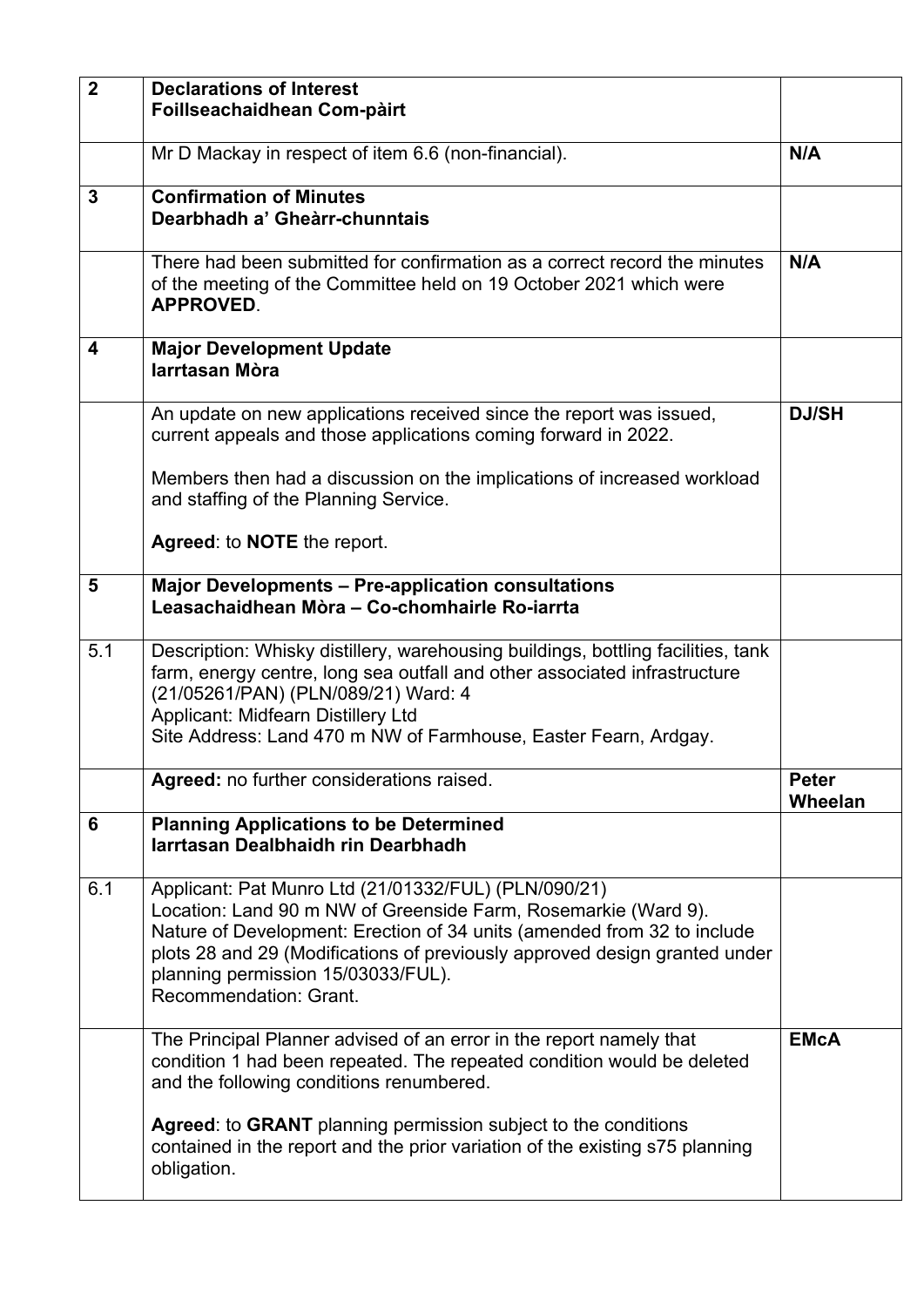| 6.2 | Applicant: Arqiva Ltd (21/02588/FUL) (PLN/091/21)<br>Location: Land 25 m NE of Culag Hotel, Culag Road, Lochinver (Ward 1).<br>Nature of Development: Installation of 20 m high tv broadcasting mast and<br>associated infrastructure within fenced compound.<br>Recommendation: Grant.                                                                                                                                |                                |
|-----|------------------------------------------------------------------------------------------------------------------------------------------------------------------------------------------------------------------------------------------------------------------------------------------------------------------------------------------------------------------------------------------------------------------------|--------------------------------|
|     | During debate the following views were expressed:                                                                                                                                                                                                                                                                                                                                                                      |                                |
|     | there was sympathy with the proposed location of the aerial, there were<br>better positions for it, but it was likely to be costly for people to obtain<br>new ariels and have them realigned; and<br>there was no material reason to refuse this application.                                                                                                                                                         |                                |
|     | Agreed: to GRANT planning permission subject to the conditions<br>contained in the report.                                                                                                                                                                                                                                                                                                                             | <b>David</b><br><b>Borland</b> |
| 6.3 | Applicant: Mr Andrew Forrest (21/02750/FUL) (PLN/092/21)<br>Location: Land 110 m NW of Armdale, Parkview, Auckengill (Ward 3).<br>Nature of Development: Formation of caravan site for touring caravans and<br>campervans, site office and toilet/shower block, erection of house, siting of<br>temporary caravan, installation of septic tank and soakaway and formation<br>of 2 no access.<br>Recommendation: Grant. |                                |
|     | In answer to Members' questions, the Planner advised:                                                                                                                                                                                                                                                                                                                                                                  |                                |
|     | the changes to the road would be at the applicant's expense; and<br>$\bullet$<br>the road conditions had been tied to the caravan site part of the<br>application as it would be disproportionate to tie these conditions<br>specifically to the house.                                                                                                                                                                |                                |
|     | During debate the following views were expressed:                                                                                                                                                                                                                                                                                                                                                                      |                                |
|     | there was a need for this kind of development in this area and the<br>improvements to the road would be welcomed.                                                                                                                                                                                                                                                                                                      |                                |
|     | Agreed: to GRANT planning permission subject to the conditions<br>contained in the report and the upfront payment of a developer contribution<br>towards education.                                                                                                                                                                                                                                                    | <b>MF</b>                      |
| 6.4 | Applicant: The Glenmorangie Company Ltd (21/03237/FUL) (PLN/093/21)<br>Location: Land 700 m NW of Tower View, Fearn (Ward 7).<br>Nature of Development: Erection of whisky maturation warehouses, cask<br>filling and disgorging facility with associated tank farm, tanker filling bay,<br>welfare facilities, car park and associated infrastructure.<br>Recommendation: Grant.                                      |                                |
|     | In answer to Members' questions, the Planner advised:                                                                                                                                                                                                                                                                                                                                                                  |                                |
|     | the access would be used for access to both the site and the potato<br>shed.                                                                                                                                                                                                                                                                                                                                           |                                |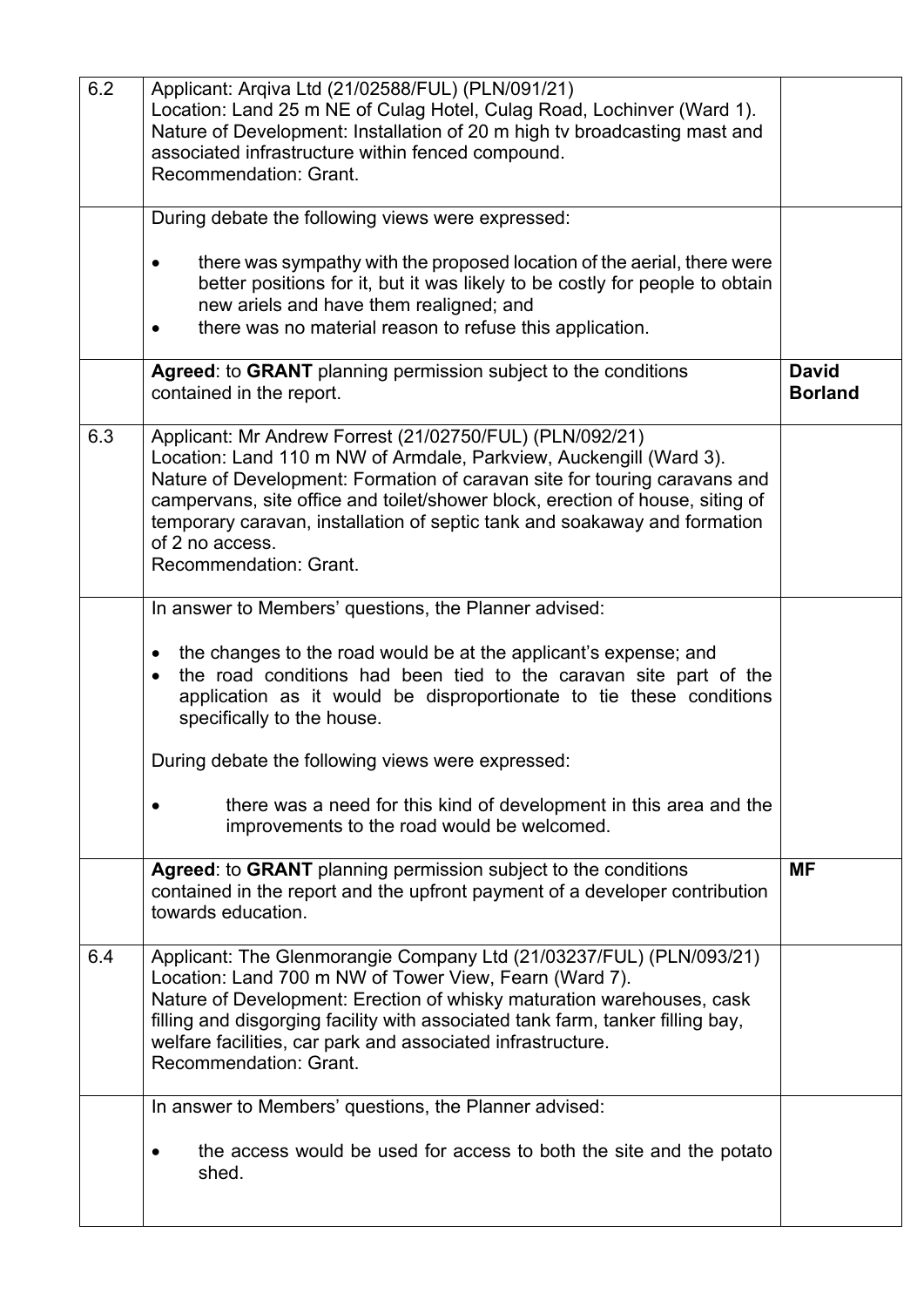|     | During debate the following views were expressed:                                                                                                                                                                                                                                                                                                                                                                                                                                                                                                                                                          |                          |
|-----|------------------------------------------------------------------------------------------------------------------------------------------------------------------------------------------------------------------------------------------------------------------------------------------------------------------------------------------------------------------------------------------------------------------------------------------------------------------------------------------------------------------------------------------------------------------------------------------------------------|--------------------------|
|     | although a possible concern had been raised regarding the level of<br>vehicle movements these would be minimal as far as HGV lorries were<br>concerned;                                                                                                                                                                                                                                                                                                                                                                                                                                                    |                          |
|     | there were no serious concerns about the application; and<br>the company had outgrown the existing site, hence the requirement for<br>an additional site.                                                                                                                                                                                                                                                                                                                                                                                                                                                  |                          |
|     | Agreed: to GRANT planning permission subject to the conditions<br>contained in the report.                                                                                                                                                                                                                                                                                                                                                                                                                                                                                                                 | <b>CFM</b>               |
| 6.5 | Applicant: Mrs Pippa Archibald (21/03580/FUL) (PLN/094/21)<br>Location: Land 20 m NE of 18 South Erradale, Gairloch (Ward 5).<br>Nature of Development: Erection of house and garage/office, siting of 2<br>holiday letting units and associated works.<br>Recommendation: Grant.                                                                                                                                                                                                                                                                                                                          |                          |
|     | In answer to Members' questions, the Planner advised:                                                                                                                                                                                                                                                                                                                                                                                                                                                                                                                                                      |                          |
|     | a standard access route would require excavation of the peat, a<br>floating track is built over the peat rather than impacting it; and<br>the peat management plan identified that the excavation and removal<br>of peat required would be for a section of foundation for a single black<br>house and this was considered acceptable.                                                                                                                                                                                                                                                                     |                          |
|     | During debate the following views were expressed:                                                                                                                                                                                                                                                                                                                                                                                                                                                                                                                                                          |                          |
|     | the existence of peat on the site peat had been a concern but this and<br>other concerns had been addressed in the conditions; and<br>this would bring a disused croft back into residential use therefore<br>supporting a local family.                                                                                                                                                                                                                                                                                                                                                                   |                          |
|     | Agreed: to GRANT planning permission subject to the conditions<br>contained in the report subject to a rewording of condition 6 to read as<br>follows:<br>"Prior to the first occupation of the development, the floating access track<br>shall be formed in accordance with the engineers' details and NatureScot<br>guidelines as shown on the approved plans and thereafter shall be<br>maintained in perpetuity.<br>Reason: To ensure that an adequate level of access is timeously provided<br>for the development; to ensure that construction of an access track<br>preserves underlying peatland." | $\mathsf{CS}\phantom{0}$ |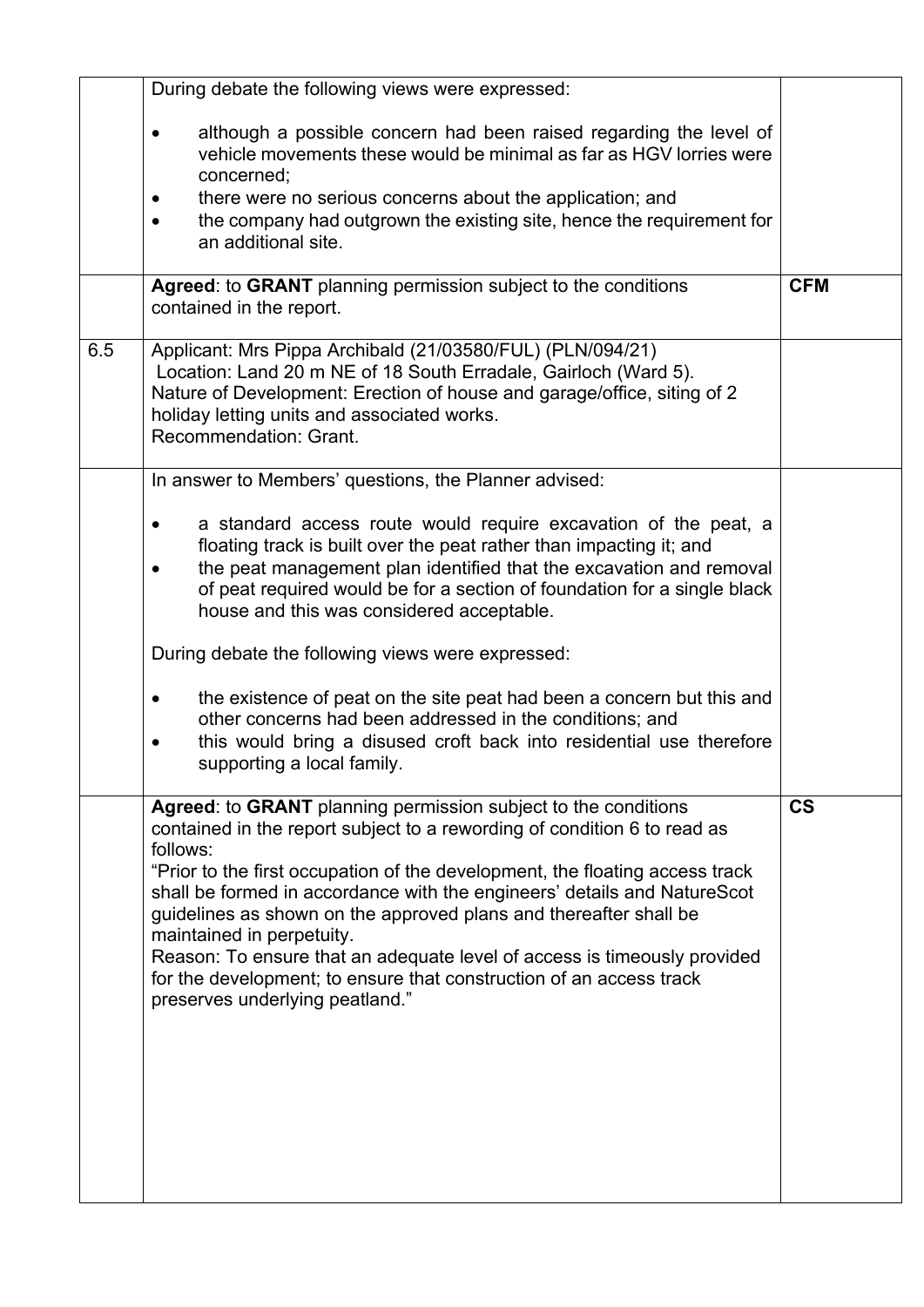| 6.6 | Applicant: Limekiln Wind Ltd (21/03750/S36) (PLN/095/21)<br>Location: Limekiln Wind Farm, Land 2870 m SE of Borlum House, Reay<br>(Ward 2).<br>Nature of Development: Application under Section 36 of the Electricity Act<br>1989 to vary the consented Limekiln Wind Farm to increase the blade tip<br>height from 15 turbines at a maximum blade tip of 130 m and 6 turbines<br>with a maximum blade tip height of 126 m to 21 turbines with a maximum<br>blade tip height of 149.9 m.<br>Recommendation: Raise no objection. |  |
|-----|---------------------------------------------------------------------------------------------------------------------------------------------------------------------------------------------------------------------------------------------------------------------------------------------------------------------------------------------------------------------------------------------------------------------------------------------------------------------------------------------------------------------------------|--|
|     | The Team Leader - Strategic Projects Team advised of an error in the<br>report namely that the original application was refused consent by Scottish<br>Ministers on 13 July 2015.                                                                                                                                                                                                                                                                                                                                               |  |
|     | In answer to Members' questions, the Team Leader advised:                                                                                                                                                                                                                                                                                                                                                                                                                                                                       |  |
|     | clarification was given on the reasons for refusal of the original<br>application in July 2015;                                                                                                                                                                                                                                                                                                                                                                                                                                 |  |
|     | only the Dounreay tri-scheme formed part of the cumulative impact<br>assessment for this application, the Pentland Offshore Scheme had<br>not been considered as that application had yet to be lodged;                                                                                                                                                                                                                                                                                                                         |  |
|     | the RSPB and Scotways had objected to the Energy Consent Unit and<br>clarification was also given on the NatureScot response to the<br>application;                                                                                                                                                                                                                                                                                                                                                                             |  |
|     | survey work had been undertaken in relation to ornithology and in<br>relation to raptors the Habitat Management Plan had measures to<br>mitigate the impact on ornithology; and                                                                                                                                                                                                                                                                                                                                                 |  |
|     | the impacts in relation to ornithology were minimal.                                                                                                                                                                                                                                                                                                                                                                                                                                                                            |  |
|     | Mr Reiss then expressed the following views:                                                                                                                                                                                                                                                                                                                                                                                                                                                                                    |  |
|     | the Committee had previously refused this windfarm application in<br>what is a beautiful area of the North Coast 500;<br>there had been many objections to the previous schemes for this                                                                                                                                                                                                                                                                                                                                        |  |
|     | windfarm, and an application to remove the core path network through<br>the area had been refused at the Caithness Committee;                                                                                                                                                                                                                                                                                                                                                                                                   |  |
|     | the overall cumulative impact of this application may be one of the most<br>extreme cases in the rural North coast of Scotland as this area included<br>Forss, Forss extension, Baillie, Limekiln extension and Drum Hollistan<br>windfarms over a 12 mile stretch of rugged coastline with dispersed<br>housing;                                                                                                                                                                                                               |  |
|     | although Infinergy stated that the increased turbine height would be<br>relatively modest, the Caithness West Community Council had stated<br>that the swept area of each wind turbine would be 275% more than the<br>consented scheme;                                                                                                                                                                                                                                                                                         |  |
|     | as this was a visually unique area of Caithness with panaromic views<br>over a large area of Caithness, Caithness should be viewed in its<br>entirety when looking at this application; and                                                                                                                                                                                                                                                                                                                                     |  |
|     | Caithness produces over 12 times the power that they consume<br>according to HIE, Caithness is therefore doing more than its share.                                                                                                                                                                                                                                                                                                                                                                                             |  |
|     |                                                                                                                                                                                                                                                                                                                                                                                                                                                                                                                                 |  |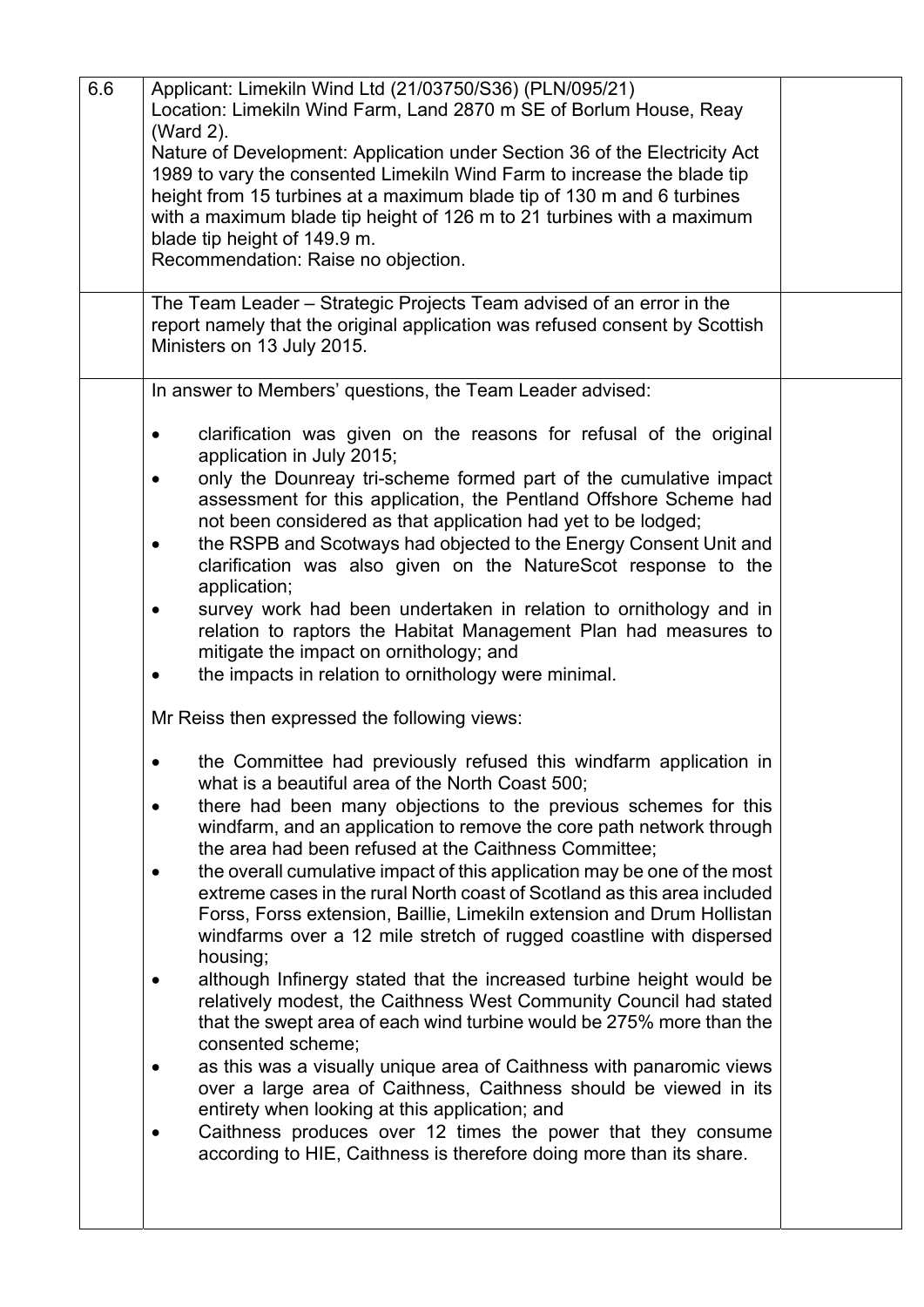|     | During debate the following views were expressed:                                                                                                                                                                                                                                                                                                                                                                                                                      |           |
|-----|------------------------------------------------------------------------------------------------------------------------------------------------------------------------------------------------------------------------------------------------------------------------------------------------------------------------------------------------------------------------------------------------------------------------------------------------------------------------|-----------|
|     | this was just an amendment to the existing consented development,<br>$\bullet$<br>there was a situation where there was the positive removal of two<br>turbines and the negative effect of the increased height of the turbines;<br>and                                                                                                                                                                                                                                |           |
|     | it was important to recognise the work put in by officers in relation to<br>the application and their recommendation.                                                                                                                                                                                                                                                                                                                                                  |           |
|     | Agreed: to:<br>A. RAISE NO OBJECTION to the application subject to the removal of<br>Turbines 22 and 23 from the proposed development subject to the<br>conditions contained in the report; and<br>B. Members grant delegated authority to the Area Planning Manager -<br>North to respond to any Further / Supplementary Environmental<br>Information related to the removal of Turbines 22 and 23 if consulted by the<br>Scottish Government's Energy Consents Unit. | <b>SH</b> |
| 6.7 | Applicant: Mr Clarck Nussey (21/04050/PIP) (PLN/096/21)<br>Location: 84 East Helmsdale, Strath Road, Helmsdale, KW8 6JL (Ward 4).<br>Nature of Development: Erection of house and formation of access.<br><b>Recommendation: Grant.</b>                                                                                                                                                                                                                                |           |
|     | The Planner provided an update on the response from the Crofting<br>Commission received the night before the committee meeting.                                                                                                                                                                                                                                                                                                                                        |           |
|     | The Senior Engineer brought Members' attention to the objection by<br>Transport Planning and asked that, if Members were minded to grant this<br>application, a condition in relation to the provision of a suitable turning<br>space be included for larger vehicles, within the site/land owned by the<br>applicant.                                                                                                                                                 |           |
|     | The Area Planning Manager advised that the extent of the difficulties,<br>highlighted by Transport Scotland and associated with this turning area had<br>not been fully explored in the report, an opportunity to explore the<br>possibilities in this area would be beneficial.                                                                                                                                                                                       |           |
|     | Agreed: to DEFER the application to a future meeting of the Committee to<br>establish whether Transport Planning's objection can be resolved.                                                                                                                                                                                                                                                                                                                          | <b>MF</b> |
| 6.8 | Applicant: Highland Housing Alliance (21/04244/FUL) (PLN/097/21)<br>Location: Phase 2, St Andrews Road, Dingwall (Ward 8).<br>Nature of Development: Application for landscaping, drainage and pathway<br>design on land adjacent to St Andrews Road.<br>Recommendation: Grant.                                                                                                                                                                                        |           |
|     | The Principal Planner advised of an error in the report namely that the<br>tables have been published twice. To clarify, there have been 8 third party<br>representations: 5 objections and 3 general comments.                                                                                                                                                                                                                                                        |           |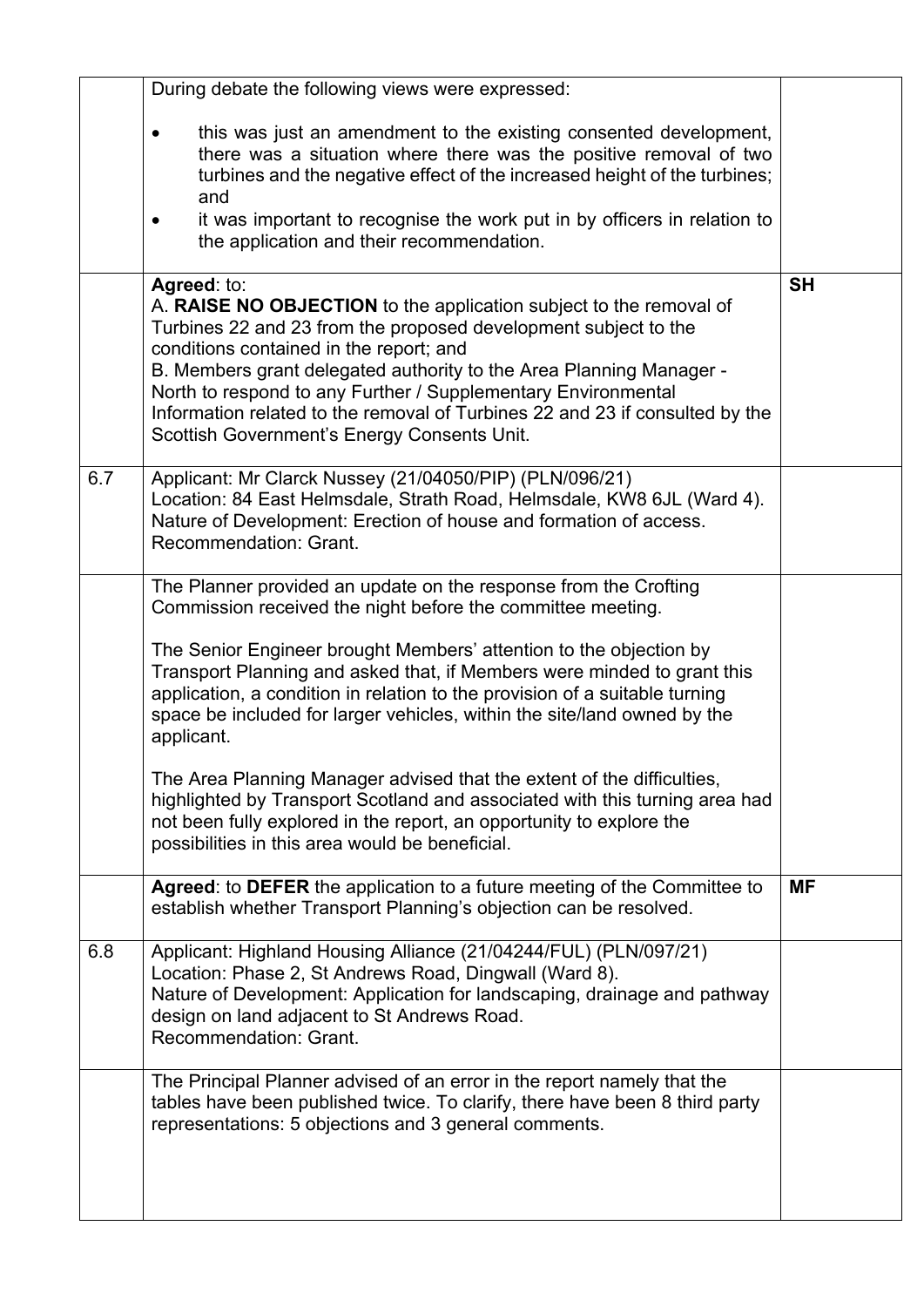|     | In answer to Members' questions, the Planner advised:                                                                                                                                                                                                                                                                                                                                                                                                                                                                                                                                                                                                                |    |
|-----|----------------------------------------------------------------------------------------------------------------------------------------------------------------------------------------------------------------------------------------------------------------------------------------------------------------------------------------------------------------------------------------------------------------------------------------------------------------------------------------------------------------------------------------------------------------------------------------------------------------------------------------------------------------------|----|
|     | the existing watercourse runs along the southern boundary of the site<br>$\bullet$<br>and continues through the back gardens of existing properties. There<br>has been a history of flooding events impacting on the playpark and<br>some of the gardens.<br>The development is upstream of the<br>watercourse and the Flood Team had sought to ensure through the<br>planning conditions that the discharge into the watercourse from the<br>site is restricted; and<br>the maintenance and inspection of the existing watercourse would<br>$\bullet$<br>remain within the inspection remit of the Flood Team.<br>During debate the following views were expressed: |    |
|     | drainage and flooding had been a major concern for Dingwall over the<br>years;<br>there was not enough detail in relation to the footpaths and Members<br>urged the developer to keep the local community informed of progress<br>of the development.                                                                                                                                                                                                                                                                                                                                                                                                                |    |
|     | Agreed: to GRANT planning permission subject to the conditions<br>contained in the report. In addition, due to concerns expressed by the local<br>community, Members requested that the applicant be encouraged to keep<br>the local community informed of progress of the development.                                                                                                                                                                                                                                                                                                                                                                              | EF |
| 6.9 | Applicant: SSE Generation Limited (21/03695/S36) (PLN/098/21)<br>Location: Land 2 km NE of Glencassley Castle, Rosehall (Ward 1).<br>Nature of Development: Achany Extension Wind Farm - erection and<br>operation of a wind farm for a period of 50 years, comprising of 20 wind<br>turbines with a maximum blade tip height 149.9 m, access tracks, borrow<br>pits, substation, control building, and ancillary infrastructure<br>Recommendation: Raise no objection.                                                                                                                                                                                              |    |
|     | The Team Leader – Strategic Projects Team advised that, in paragraph<br>8.13 of the report, the word "not" had been missed out between "impacts<br>had" and "been minimised".                                                                                                                                                                                                                                                                                                                                                                                                                                                                                        |    |
|     | In answer to Members' questions, the Planner advised:<br>the turbines would impact the peat but this will be mitigated through<br>$\bullet$<br>peat management and a scheme for peat restoration;<br>the peat works would be monitored by an ecological clerk of works who<br>will report back regularly to the planning authority. At the present time<br>a framework is being identified to monitor all large developments; and<br>there had been several studies into the colour of turbines over the<br>years, and the grey colour was decided upon as the preferred colour<br>for turbines.                                                                     |    |
|     | During debate the following views were expressed:<br>it made sense to have an addition to the existing windfarm; and<br>this was a good common-sense approach utilising existing accesses.                                                                                                                                                                                                                                                                                                                                                                                                                                                                           |    |